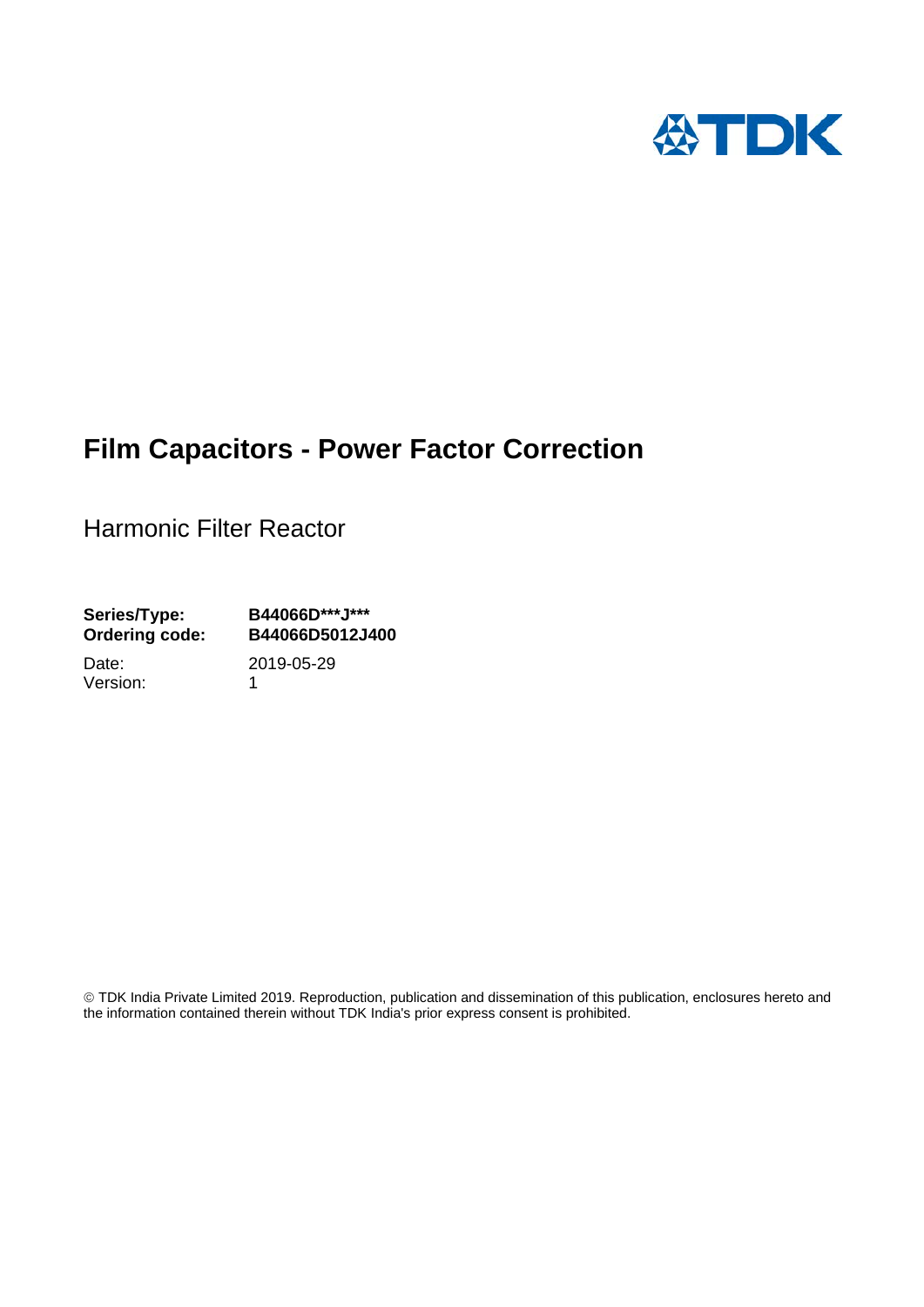

# **Film Capacitors - Power Factor Correction B44066D5012J400**

# **Harmonic Filter Reactor B44066D\*\*\*J\*\*\***

# **Characteristics**

- $\blacksquare$  Highest linearity
- $\blacksquare$  Temperature control via micro switch in inner coil<br> $\blacksquare$  Highest life time by high quality materials
- Highest life time by high quality materials
- $\Box$  Low losses
- $\blacksquare$  High overloading capability
- Safety device, temperature micro switch
- $\blacksquare$  Low noise



### **Technical data**

| De-tuning factor p                              | 5.67            | %               |
|-------------------------------------------------|-----------------|-----------------|
| Effective filter output $Q_C$                   | 12.5            | kvar            |
| Rated voltage $V_R$ <sup>1)</sup>               | 400             | V               |
| Rated frequency f                               | 50              | Hz              |
| Ambient temperature / Insulation class          | 40/H            | $\rm ^{\circ}C$ |
| Capacitance C delta (tot.)                      | 234.7           | μF              |
| Inductivity L                                   | $3 \cdot 2.449$ | mH              |
| Linear up to                                    | 37.5            | A               |
| Effective current $IRMS$ <sup>2)</sup>          | 23.02           | A               |
| Rated harmonic voltages (3rd/5th/7th/11th/13th) | 0.5/6/5/3.5/3   | $\%$            |
| Temperature protection (NC)                     | yes             |                 |
| Total losses $P_D$                              | 75              | W               |
| Total weight                                    | 12              | kg              |
| Winding                                         | Copper          |                 |

<sup>1)</sup> Voltage rise up to 106% of rated voltage is considered in current  $I_{\text{eff}}$ .

<sup>2)</sup>  $I_{eff} = \sqrt{(I_1^2 + I_3^2 + ... I_x^2)}$ 

#### **Connection**

| Line                | 1U1-1V1-1W1 |
|---------------------|-------------|
| Capacitors          | 1U2-1V2-1W2 |
| Temperature control | $1 - 2$     |

# Reference standard IEC60076-6

#### CAP FILM ES PFC PM 2019-05-29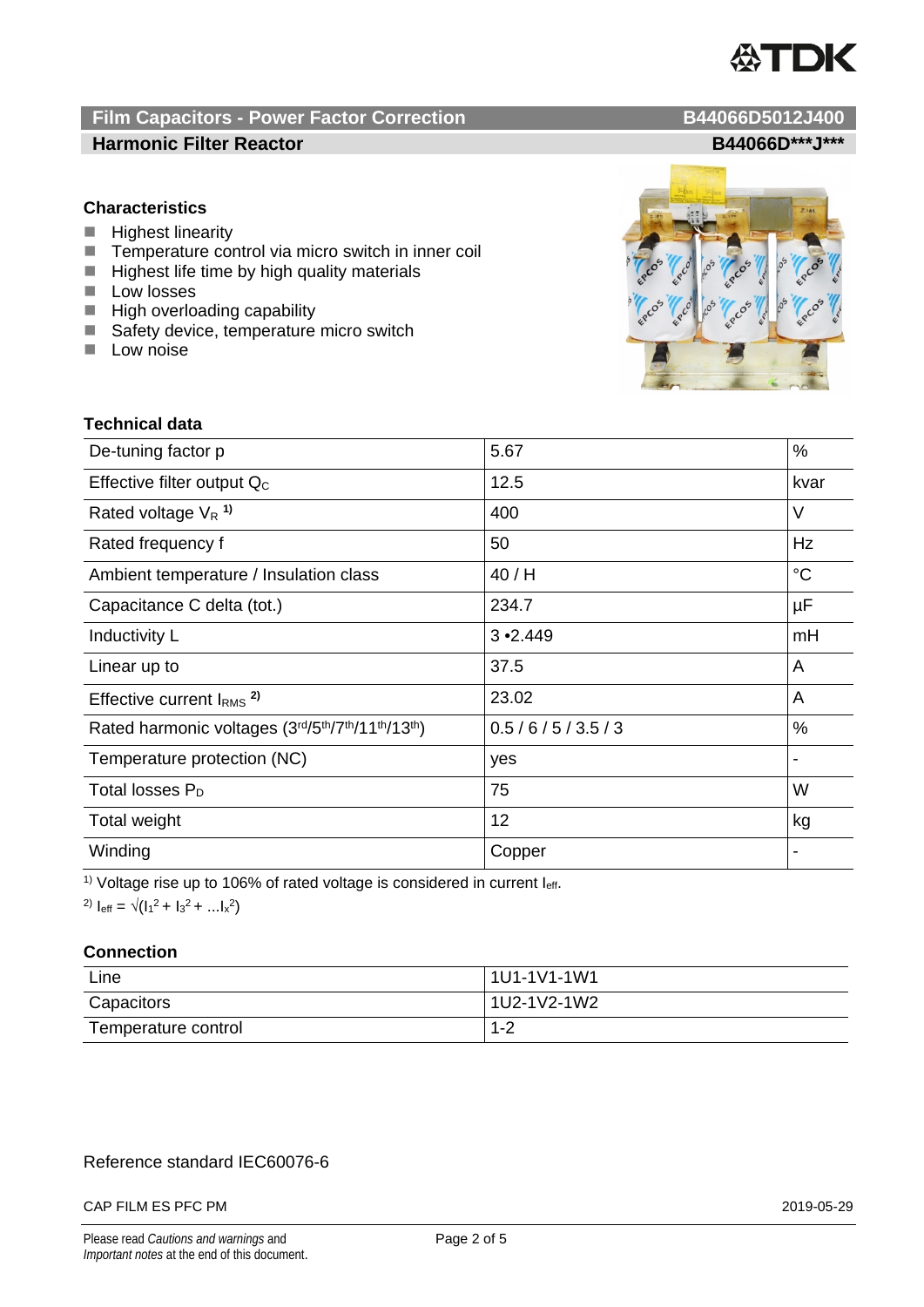

# **Film Capacitors - Power Factor Correction B44066D5012J400**

#### **Harmonic Filter Reactor B44066D\*\*\*J\*\*\***

# **Dimensional drawings**



#### **Dimensions**

| L/mm  | 190        | b/mm  | 98   |
|-------|------------|-------|------|
| H/mm  | 160        | e/mm  | 75±5 |
| W/mm  | $124\pm 5$ | d1/mm | 10.8 |
| 11/mm | 165        | d2/mm | 15.5 |
| 12/mm | 165        | A     | 85   |
| n1/mm | 60         | B     | 80   |
| n2/mm | 80±3       | Ø     | 6.5  |

#### **Cautions and warnings**

- Do not install the reactor in case of any visible damages.
- $\blacksquare$  Installation must be done by skilled personnel only.
- Do not use or store harmonic filter reactors in corrosive atmosphere, especially where chloride gas, sulphide gas, acid, alkali, salt or similar substances are present.
- $\Box$  Do not touch the device during operation: all electrically active parts of this equipment such as windings, electronic components, leads, fuses and terminals carry a dangerous voltage which can lead to burns or electric shock.
- Covers which protect these electrically active parts from being touched must not be opened or removed during operation.
- Before any assembly or maintenance work is started, all installations and equipment must be disconnected from the power source.
- Noncompliance with these instructions may lead to death, serious injury or major damage to equipment.

FAILURE TO FOLLOW CAUTIONS MAY RESULT, WORST CASE, IN PREMATURE FAILURES OR PHYSICAL INJURY.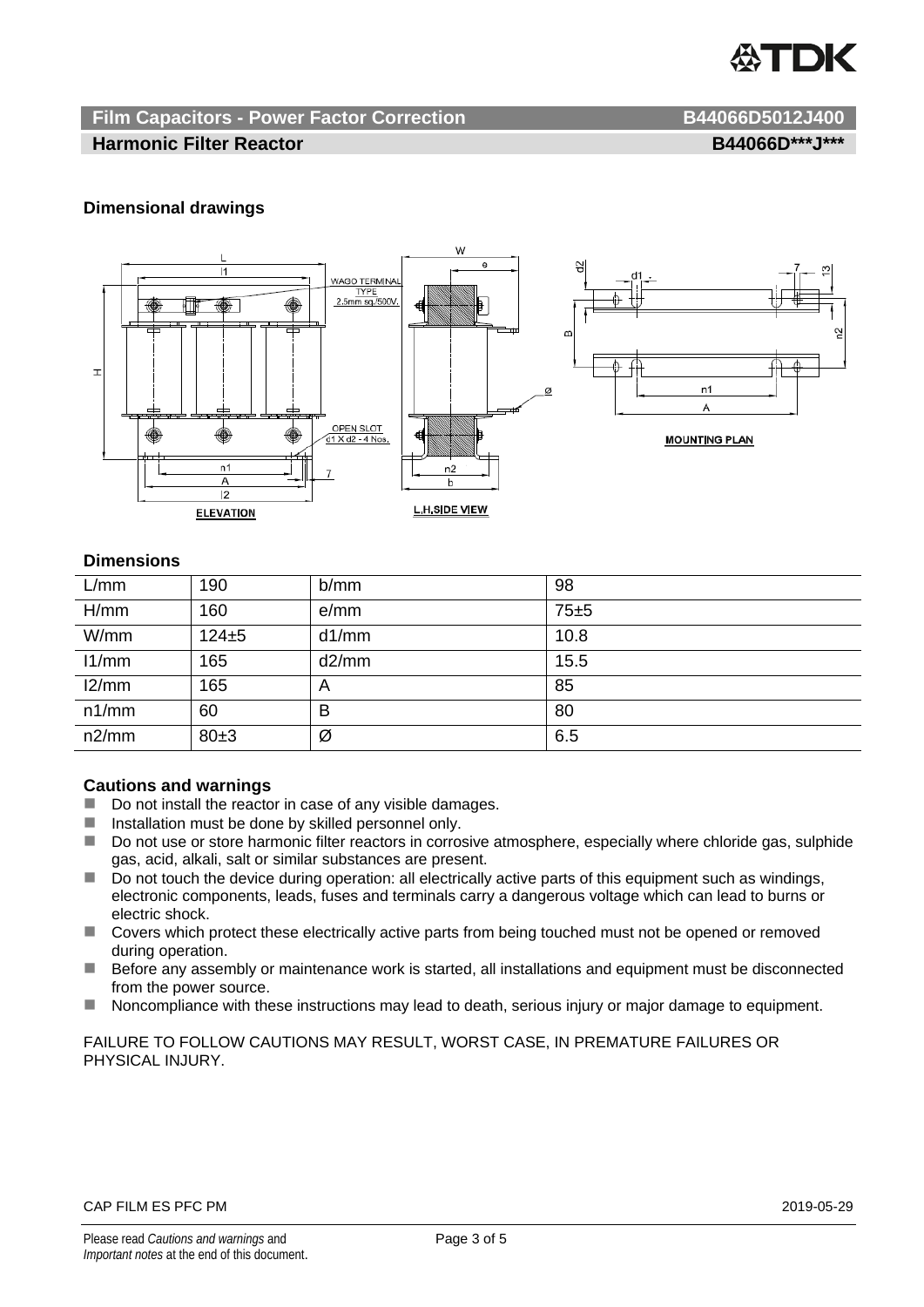The following applies to all products named in this publication:

- 1. Some parts of this publication contain **statements about the suitability of our products for certain areas of application**. These statements are based on our knowledge of typical requirements that are often placed on our products in the areas of application concerned. We nevertheless expressly point out **that such statements cannot be regarded as binding statements about the suitability of our products for a particular customer application.** As a rule we are either unfamiliar with individual customer applications or less familiar with them than the customers themselves. For these reasons, it is always ultimately incumbent on the customer to check and decide whether a product with the properties described in the product specification is suitable for use in a particular customer application.
- 2. We also point out that **in individual cases, a malfunction of electronic components or failure before the end of their usual service life cannot be completely ruled out in the current state of the art, even if they are operated as specified.** In customer applications requiring a very high level of operational safety and especially in customer applications in which the malfunction or failure of an electronic component could endanger human life or health (e.g. in accident prevention or life-saving systems), it must therefore be ensured by means of suitable design of the customer application or other action taken by the customer (e.g. installation of protective circuitry or redundancy) that no injury or damage is sustained by third parties in the event of malfunction or failure of an electronic component.
- 3. **The warnings, cautions and product-specific notes must be observed.**
- 4. In order to satisfy certain technical requirements, **some of the products described in this publication may contain substances subject to restrictions in certain jurisdictions (e.g. because they are classed as hazardous)**. Useful information on this will be found in our Material Data Sheets on the Internet (www.tdk-electronics.tdk.com/material). Should you have any more detailed questions, please contact our sales offices.
- 5. We constantly strive to improve our products. Consequently, **the products described in this publication may change from time to time**. The same is true of the corresponding product specifications. Please check therefore to what extent product descriptions and specifications contained in this publication are still applicable before or when you place an order.

We also **reserve the right to discontinue production and delivery of products**. Consequently, we cannot guarantee that all products named in this publication will always be available. The aforementioned does not apply in the case of individual agreements deviating from the foregoing for customer-specific products.

- 6. Unless otherwise agreed in individual contracts, **all orders are subject to our General Terms and Conditions of Supply.**
- 7. **Our manufacturing sites serving the automotive business apply the IATF 16949 standard.** The IATF certifications confirm our compliance with requirements regarding the quality management system in the automotive industry. Referring to customer requirements and customer specific requirements ("CSR") TDK always has and will continue to have the policy of respecting individual agreements. Even if IATF 16949 may appear to support the acceptance of unilateral requirements, we hereby like to emphasize that **only requirements mutually agreed upon can and will be implemented in our Quality Management System.** For clarification purposes we like to point out that obligations from IATF 16949 shall only become legally binding if individually agreed upon.

CAP FILM ES PFC PM 2019-05-29